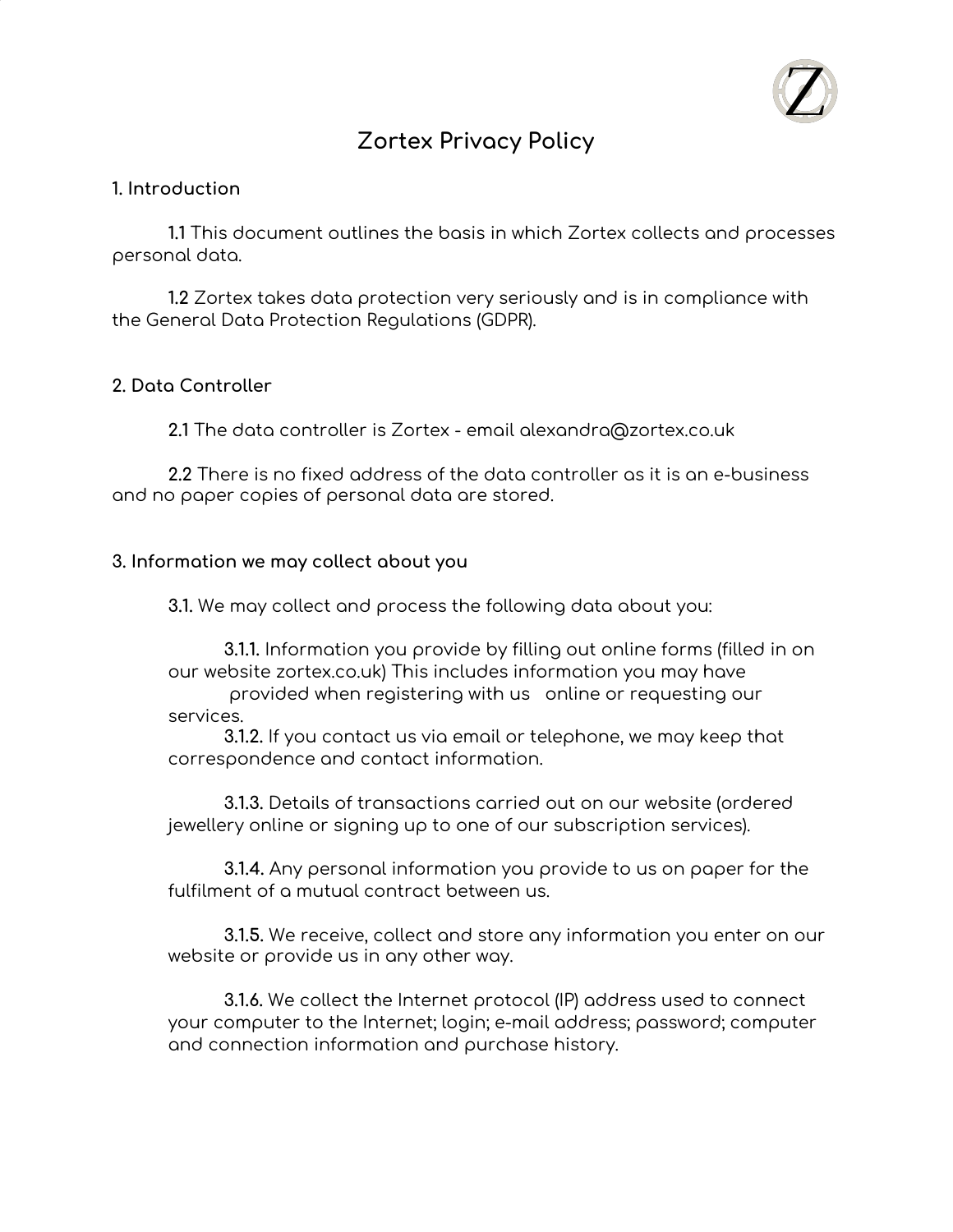

**3.1.7.** We may use software tools to measure and collect session information, including page response times, length of visits to certain pages, page interaction information, and methods used to browse away from the page.

**3.1.8.** We also collect personally identifiable information (including name, email, password, communications); payment details (including credit card information), comments, feedback, product reviews, recommendations, and personal profile.

**3.2.** How we collect information about you:

**3.2.1.** From the data subject directly (from the completion of online forms and from any correspondence between Zortex and the data subject).

**3.2.2.** From the data subject indirectly (information from companies house, the data subjects website etc.).

**3.2.3.** Research from third party providers (result from internet search engines and social media).

**3.2.4.** When you conduct a transaction on our website, as part of the process, we collect personal information you give us such as your name, address and email address. Your personal information will be used for the specific reasons stated above only.

# **4. Purposes for processing information**

**4.1.** Keeping personal details up to date and accurate for the fulfilment of a mutual contract between Zortex and the data subject.

**4.2.** Business activities of the data subject to ensure legitimacy

**4.3.** Carry out obligations from the contract between the data subject and Zortex.

**4.4.** Notify the data subject about any changes in our services

**4.5.** Notify the data subject of the progress of their order or if there are any delays.

**4.6.** Using your data to comply with any legal obligations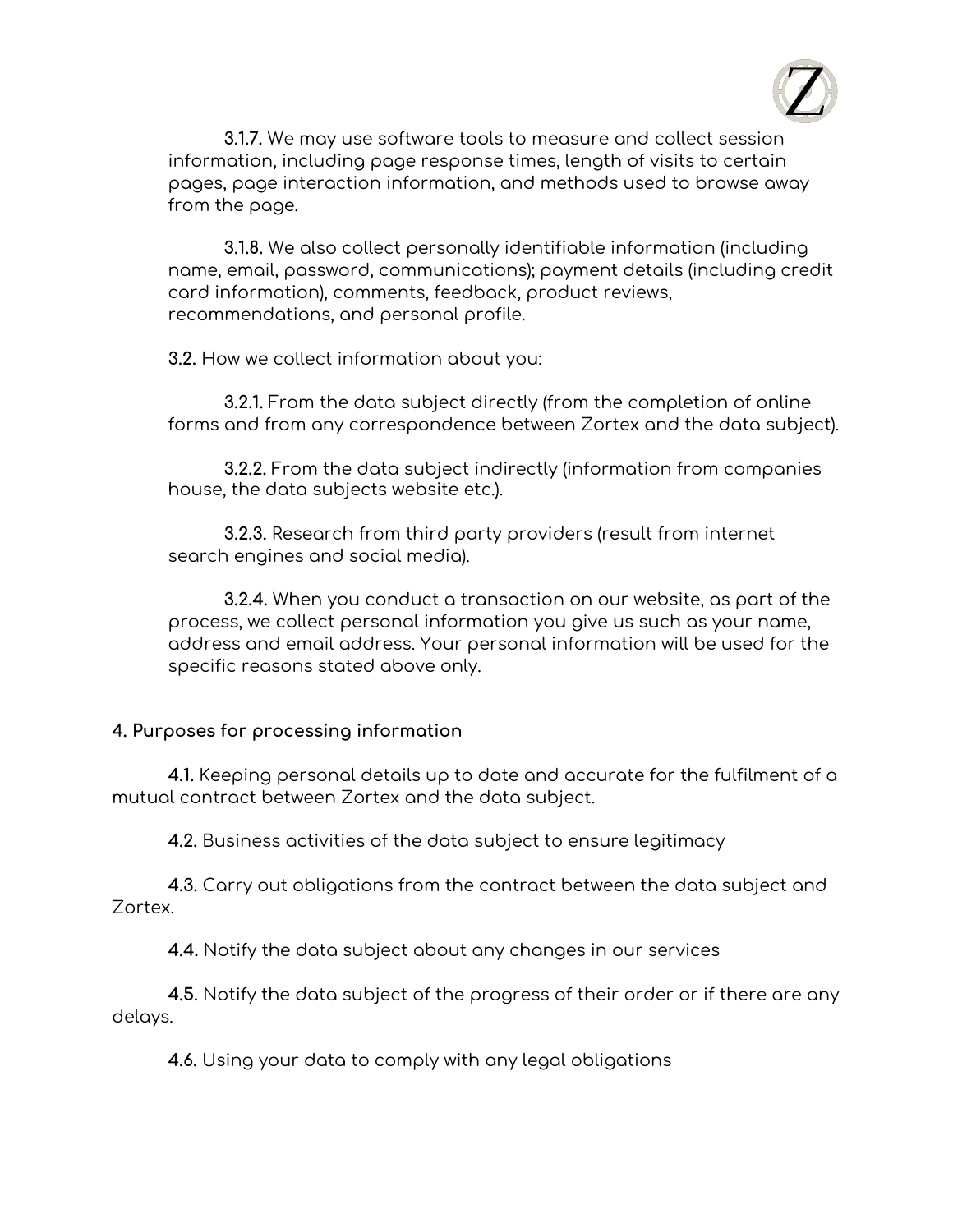

**4.7.** When necessary, we share information with the individuals within the company and contracted organisations in order to fulfil the contract between Zortex and the data subject.

**4.8.** To provide and operate the Services

**4.9.** To provide our Users with ongoing customer assistance and technical support

**4.10.** To be able to contact our Visitors and Users with general or personalized service-related notices and promotional messages

**4.11.** To create aggregated statistical data and other aggregated and/or inferred Non-personal Information, which we or our business partners may use to provide and improve our respective services

# **5. Security of Data**

**5.1.** As a controller, we have implemented a set of procedures to ensure that the information is stored securely. However, absolute security cannot be guaranteed. If you have a particular concern about the security of your personal data, alternative methods can be investigated.

**5.2.** All of the personal data collected online is stored within Wix's system, under the Zortex account which is password protected and only the owner of the company has access to.

**5.3.** Some of your personal data will be stored on a password protected document on a password protected device when you register to become a member.

**5.4.** If you have registered with the Zortex website, you have chosen a password to keep your account information confidential, and it is your responsibility to keep the password private.

**5.5.** Zortex will not store your payment details. Payments will either be made via bank transfer or card transactions.

**5.6.** Zortex is hosted on the Wix.com platform. Wix.com provides us with the online platform that allows us to sell our products and services to you. Your data may be stored through Wix.com's data storage, databases and the general Wix.com applications. They store your data on secure servers behind a firewall.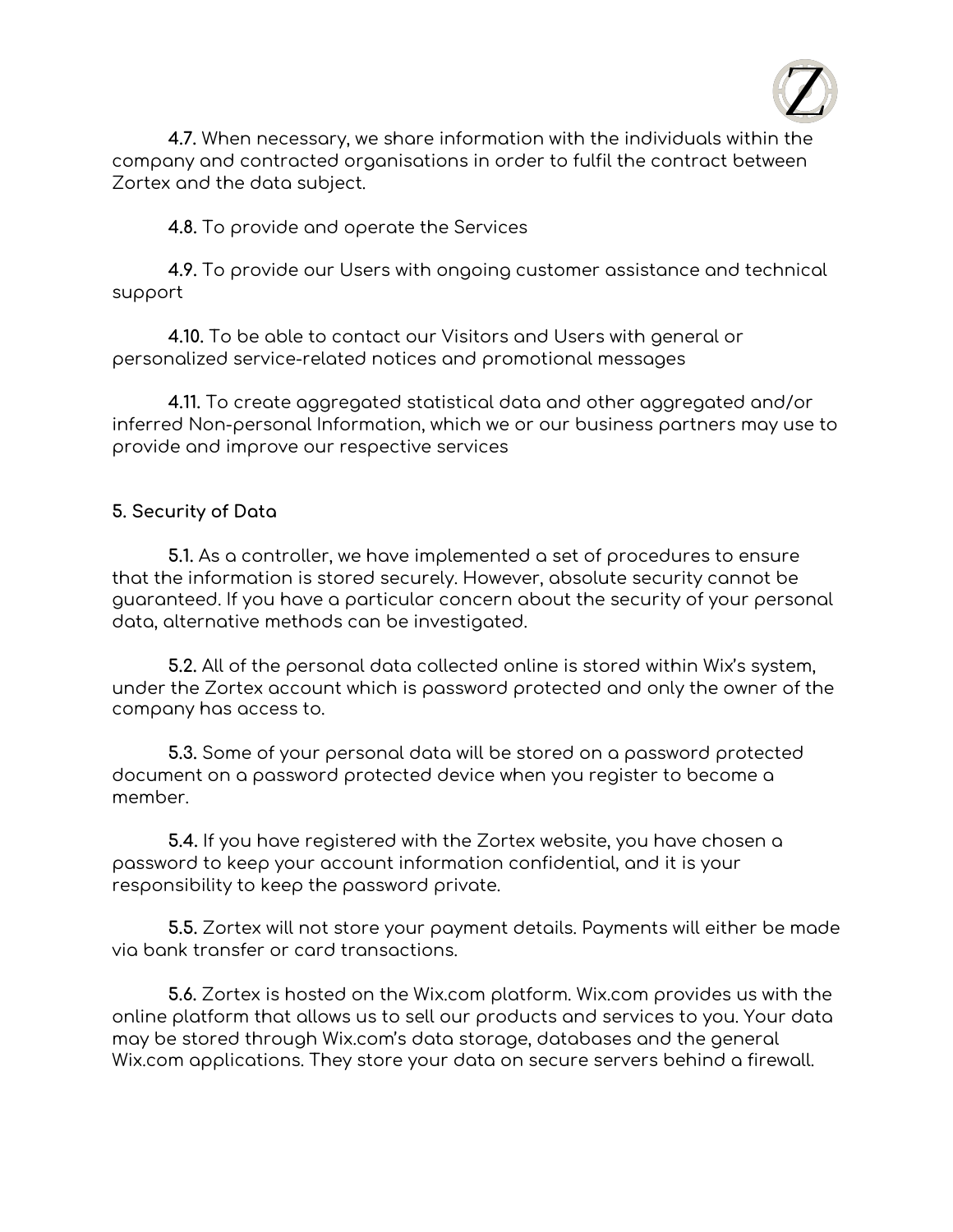

**5.7.** All direct payment gateways offered by Wix.com and used by Zortex adhere to the standards set by PCI-DSS as managed by the PCI Security Standards Council, which is a joint effort of brands like Visa, MasterCard, American Express and Discover. PCI-DSS requirements help ensure the secure handling of credit card information by our store and its service providers.

### **6. Data Subject Rights**

**6.1.** GDPR provides EU data subjects with numerous rights in regards to their personal information. In order to invoke their rights, the data subject may contact Zortex.

**6.2.** Right of confirmation - Whether or not the data concerning them is being processed

**6.3.** Right of access - each data subject has the right to obtain free information about their personal data being stored and at any time, can request a copy of this information.

**6.4.** Right to rectification - each data subject has the right to rectify any inaccurate information stored about them, by the Controller, without undue delay.

**6.5.** Right to erasure - each data subject has the right to have their personal data erased by the controller without undue delay, unless it is needed for processing purposes.

**6.6.** Right to restrictive processing - each data subject has the right to restrict the processing of their personal data.

**6.7.** Right to data portability - each data subject has the right to receive a copy of their information being held by the controller in a commonly used format and machine readable.

**6.8.** Right to object - each data subject has the right to object to the processing of their personal data for a specific reason.

**6.9.** Right to withdraw consent - each data subject as the right to withdraw their consent at any time by sending an email to alexandra@zortex.co.uk

#### **7. Auto decision-making and profiling**

**7.1.** Zortex does not process data for auto decision-making or profiling.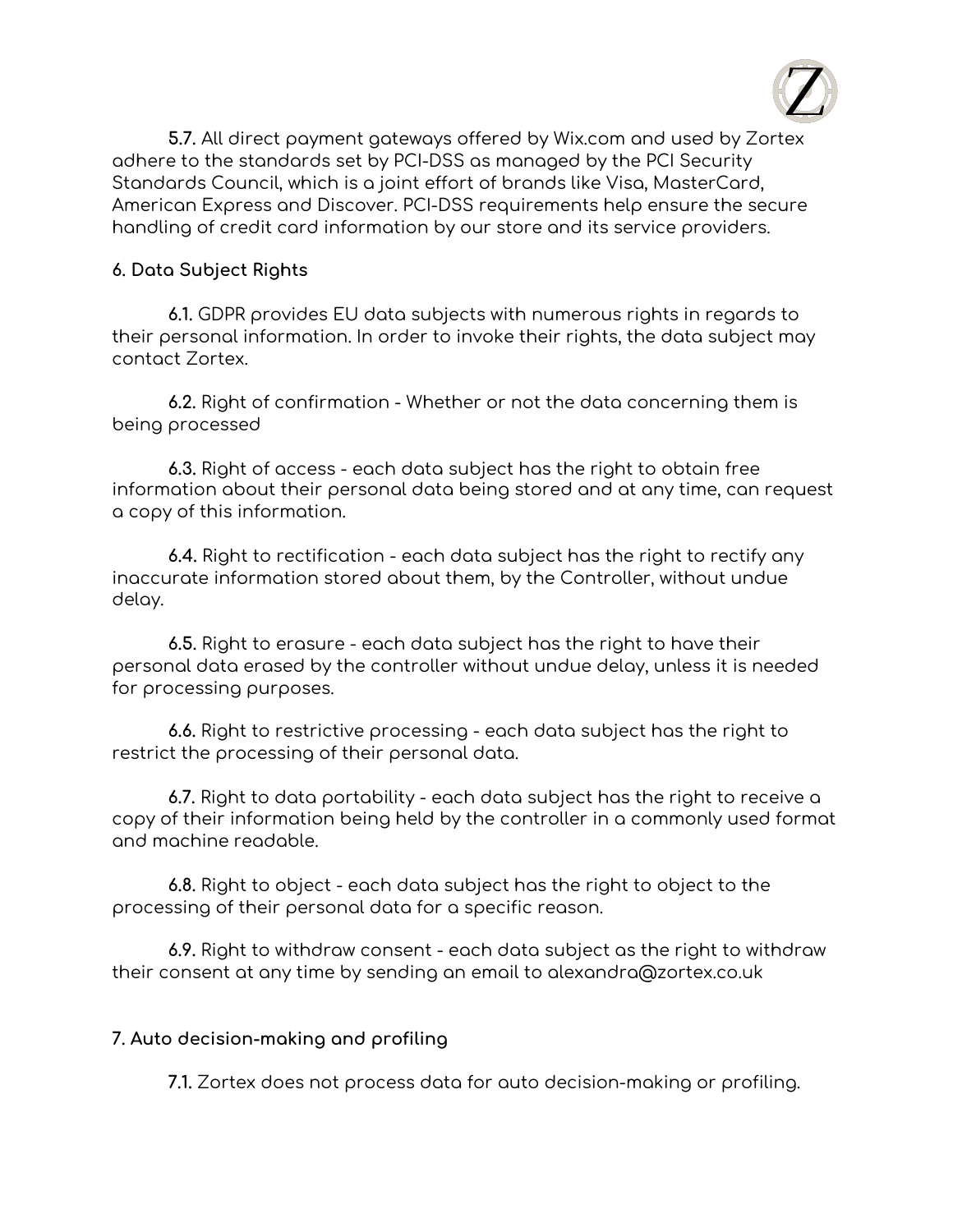

**7.2.** Zortex website is hosted through Wix who have access to the data subjects information. Please read their privacy policy for more information.

**7.3.** Zortex uses cookies for Google Analytics and Wix Analytics to help us improve the way our website works and so that we can personalise your experience. The cookies also help Zortex to understand how our website is being used.

**7.3.1.** Zortex uses both persistent and session cookies in order to run the Service.

**7.3.2.** Zortex uses essential cookies to authenticate users and to prevent fraudulent use of user accounts

**7.3.3.** Zortex may also use third-party cookies to report usage statistics of the Service, deliver advertisements on and through the Service.

**7.3.4.** In order to opt out of the cookies, you can go to the URL bar, click the padlock icon, select cookies and click 'block' on the cookies you do not wish to be in use.

**7.3.5.** For more information on essential cookies used by Wix, please visit this article: <https://support.wix.com/en/article/cookies-and-your-wix-site>

# **8. Contact Us**

**8.1.** If you have any queries or concerns about this policy please do not hesitate to contact us at [alexandra@zortex.co.uk](mailto:alexandra@zortex.co.uk)

**8.2.** We may contact you for the following reasons:

**8.2.1.** To notify you regarding your account

- **8.2.2.** To troubleshoot problems with your account
- **8.2.3.** To resolve a dispute
- **8.2.4.** To collect fees or monies owed
- **8.2.5.** To poll your opinions through surveys or questionnaires
- **8.2.6.** To send updates about our company